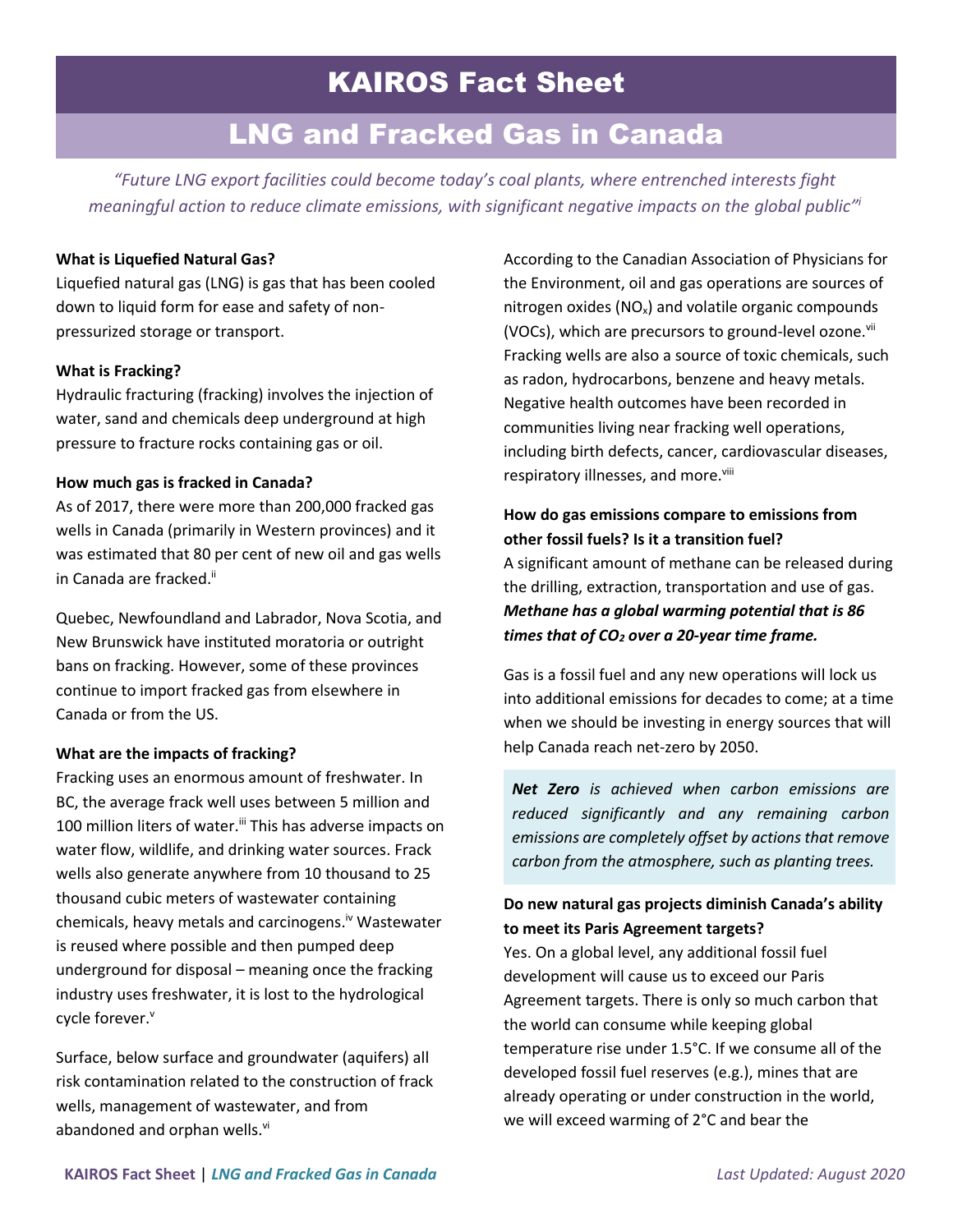consequences as outlined in the Intergovernmental Panel on Climate Change's 2018 *[Special Report: Global](https://www.ipcc.ch/sr15/)  [Warming of 1.5 °C](https://www.ipcc.ch/sr15/)*. We cannot afford any new projects and we should be scaling down production and consumption of existing reserves. This graphic from Oil Change International illustrates this point.



Canada's commitment is to reduce its GHG emissions by 30% from 2005 levels by 2030, but analysis of our fair [share](https://climateactionnetwork.ca/2019/12/02/canadas-fair-share-towards-limiting-global-warming-to-1-5c/#:~:text=Climate%20Action%20Network%20Canada%20believes,1.5%C2%B0C%20without%20overshoot.) of preventing warming above 1.5°C shows that Canada should reduce emissions by 60% from 2005 levels by 2030 and contribute an additional 80% in global reduction through climate financing to lowincome countries.

## **Is there a good economic case for exporting LNG?**

The case for exporting LNG assumes that it is the only affordable option to replace coal on a large scale in the short term. This is the argument used to support the development of LNG export terminals in Canada to supply Asian markets, especially China. However, a recent report by the Institute for Energy Economics and Financial Analysis reveals that a substantial increase in global export capacity of gas is outpacing demand.<sup>ix</sup>

The COVID-19 pandemic has caused a further decrease in global demand for gas due to lockdown measures and economic downturn. The glut of gas in the market and drop in demand has caused gas prices to plunge below the breakeven costs, making LNG operations less viable. The International Energy Agency expects that the

pandemic will have long-lasting impacts on the gas market.<sup>x</sup>

The demand for LNG globally will also be impacted by the increasing affordability of renewable sources of energy. Wind and solar are now some of the cheapest forms of bulk energy supply and are only set to improve with increasing economies of scale.xi

# **How does fracking and LNG operations impact Indigenous rights in Canada?**

Fracking projects have been initiated on the traditional territories of Indigenous peoples in New Brunswick, British Columbia and in other jurisdictions, often without their free, prior and informed consent as required by the UN Declaration on the Rights of Indigenous Peoples and Section 35 of the Canadian Constitution.

The impacts of fracking on the water and land also hinder First Nations' treaty-protected rights to hunt, fish, and trap in their territories. These rights depend on healthy ecosystems where water flows and water quality are sufficiently high to support the web of life upon which First Nation communities have depended for thousands of years.<sup>xii</sup>

## **What is KAIROS' position on fracking and LNG?**

Since 2009, KAIROS has called for no new fossil fuel projects, including exploration, development, pipelines, LNG export terminals, fracking wells, etc.

KAIROS also calls on the federal government to fully fund and implement a just transition strategy that would support fossil fuel workers, Indigenous communities, and related industries as we transition to a low-carbon economy.

This Fact Sheet was prepared by Beth Lorimer**,** Ecological Justice Program Coordinator at KAIROS Canada [blorimer@kairoscanada.org](mailto:blorimer@kairoscanada.org)



**KAIROS: Canadian Ecumenical Justice Initiatives** Toronto, ON *[www.kairoscanada.org](http://www.kairoscanada.org/) facebook.com/kairosCEJI @kairoscanada*